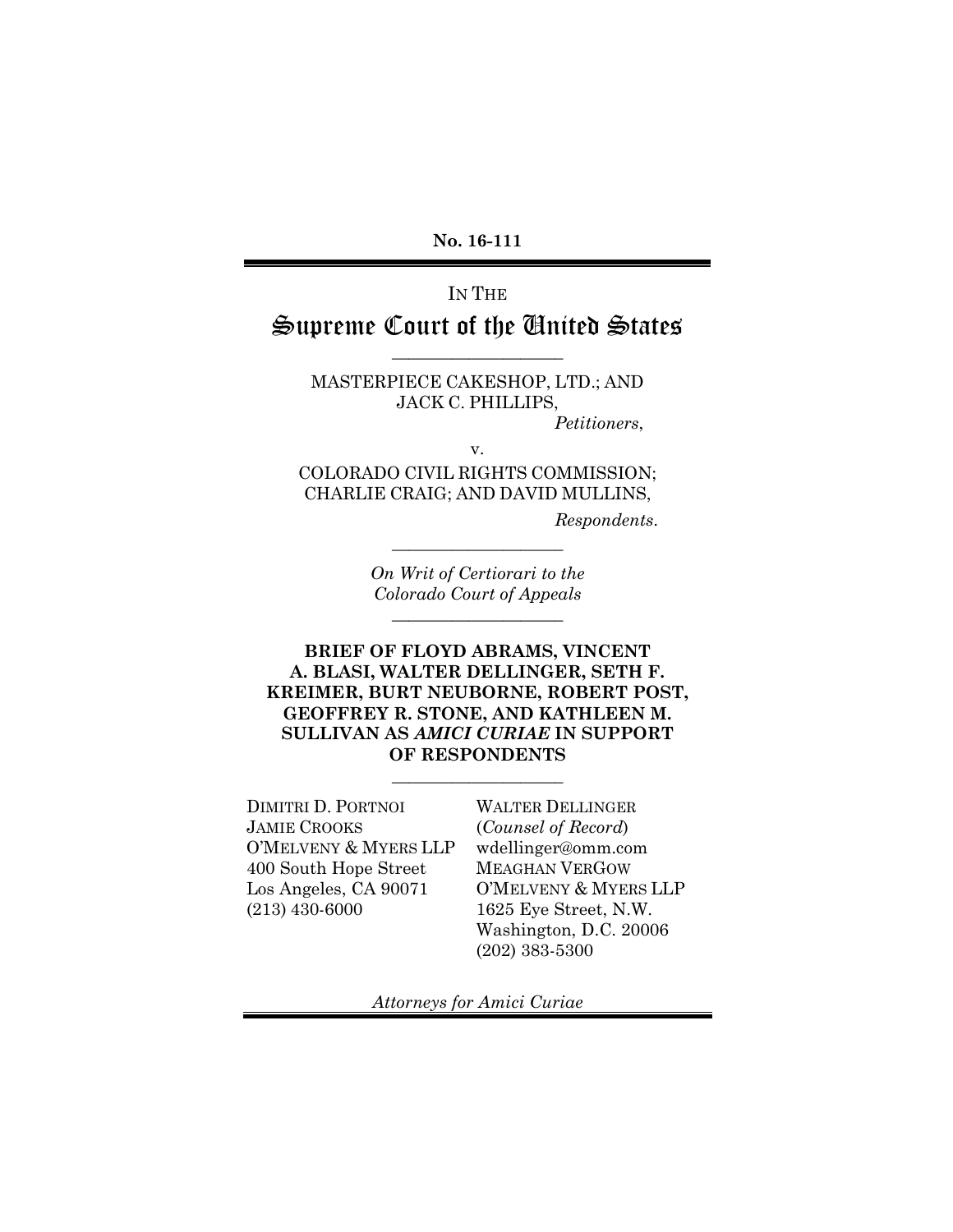# **TABLE OF CONTENTS**

|                                    | Page |
|------------------------------------|------|
|                                    |      |
|                                    |      |
|                                    |      |
|                                    |      |
| THE FIRST AMENDMENT DOES           |      |
| NOT PROTECT A RIGHT TO             |      |
| <b>CHOOSE YOUR CUSTOMERS BASED</b> |      |
| ON THEIR SEXUAL ORIENTATION 5      |      |
|                                    |      |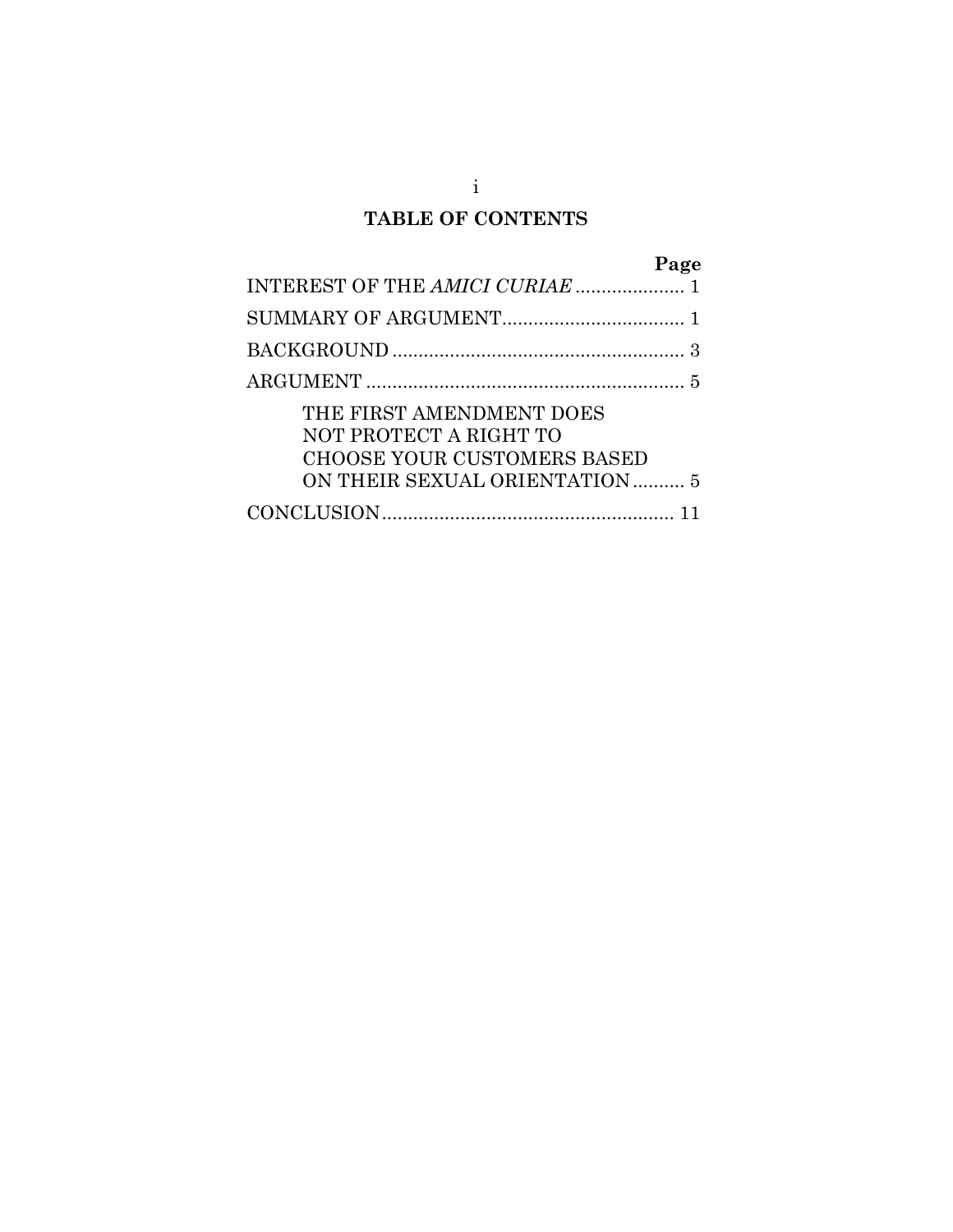# **TABLE OF AUTHORITIES**

# **Page(s)**

# **CASES**

| Boy Scouts of Am. v. Dale,                                    |
|---------------------------------------------------------------|
| Craig v. Masterpiece Cakeshop, Inc.,                          |
| Hurley v. Irish-American Gay, Lesbian<br>& Bisexual Group,    |
| Katzenbach v. McClung,                                        |
| Minneapolis Star & Tribune Co. v.<br>Minn. Comm'r of Revenue, |
| Newman v. Piggie Park Enterprises, Inc.,                      |
| Roberts v. U.S. Jaycees,                                      |
| Rumsfeld v. Forum for Acad. & Inst.<br>Rights, Inc.,          |
| Sorrell v. IMS Health Inc.,                                   |
| Wisconsin v. Mitchell,                                        |
| <b>STATUTES</b>                                               |
|                                                               |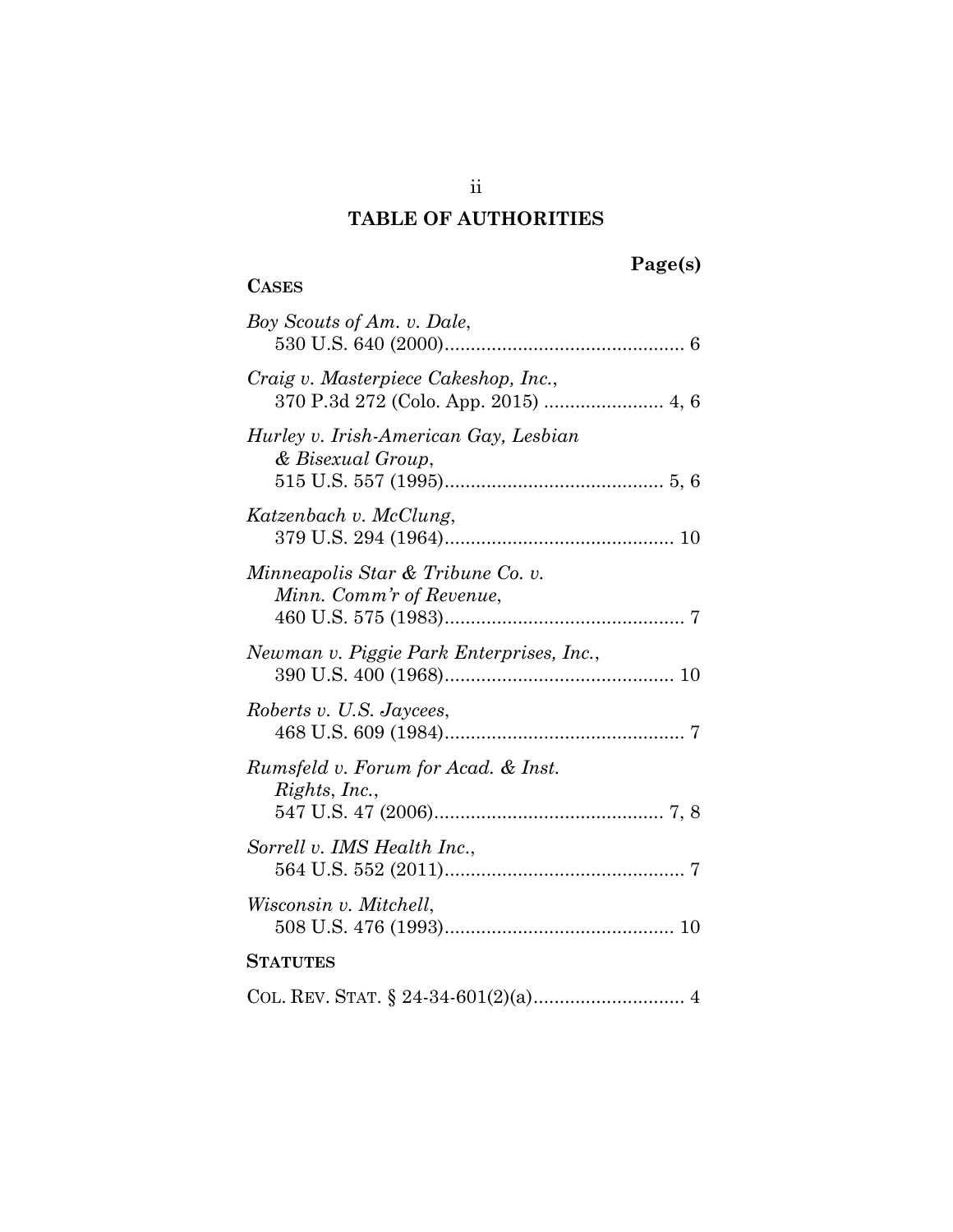## **INTEREST OF THE** *AMICI CURIAE***[1](#page-3-1)**

<span id="page-3-0"></span>*Amici* are scholars of the First Amendment. They have an interest in promoting the sound interpretation of the First Amendment in a way that does not dilute the rigorous protection of free expression afforded by the Court's precedents.

*Amici*'s names are set forth in the Appendix.

## **SUMMARY OF ARGUMENT**

This is not a case about the expressive properties of baking. The Court does not need to decide here whether bakers are artists or food scientists. Artists who sell their creations to the public are, like other commercial actors, bound by a variety of generally applicable laws, including laws that forbid businesses to refuse service on certain grounds. If Rembrandt van Rijn puts "The Descent from the Cross" in his shop window—or publicly offers the service of copying the masterwork for a fee—the First Amendment would not condemn a law that says he may not refuse on grounds of ethnicity or religion the business of a Flemish man who wished to hang the painting in a Roman Catholic church. If a vendor sells "Black Lives Matter" signs from her stall, she may not refuse on the basis of race to sell her creations to a white customer who she fears will alter that message.

Petitioners sell wedding cakes from a storefront in the community of Lakewood, Colorado. Whatever

<span id="page-3-1"></span> <sup>1</sup> Pursuant to Rule 37.6, no counsel for any party authored this brief in whole or in part and no counsel or party made a monetary contribution intended to fund the preparation or submission of this brief.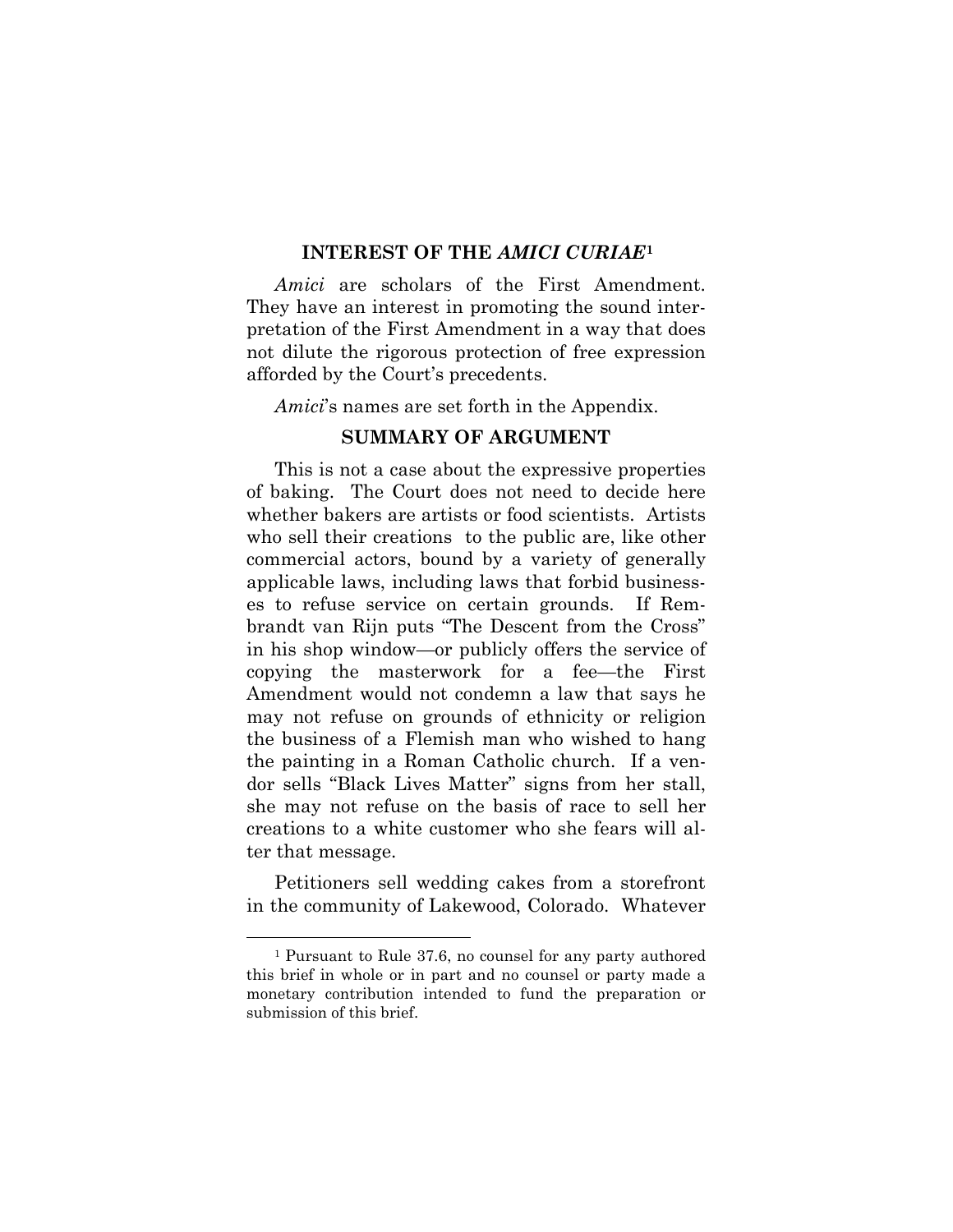expressive message may inhere in a "wedding cake," it is a message that petitioners are willing to sell to the general public. Colorado's public accommodations law does not require petitioners to make anything they are otherwise unwilling to make, or say anything they are otherwise unwilling to say.

Colorado does not regulate the creation of messages. An artisan may refuse to create a message if he would refuse to create such a message for any customer. Thus a Colorado artisan may decline to create for any and all customers messages saying "God Bless This Gay Marriage" or "The South Will Rise Again," for the simple reason that the Colorado law does not seek to regulate messages but to prohibit discrimination against customers. But if a cakemaker willingly creates and sells cakes saying "God Bless This Marriage," he cannot decline to complete such a sale upon finding out that the purchaser or user is gay.

The Colorado statute thus regulates the conduct of selecting customers, and does so well within the parameters of First Amendment protections. The Court's precedents on this point are clear. Public accommodations statutes that preclude discrimination among buyers do not intrude on the expressive prerogatives of commercial actors. They regulate the conduct of commerce. When an artist sells a message, he must take all comers. When a Colorado baker sells wedding cakes, he cannot turn away LGBT customers who will use the cake to celebrate their marriage.

Petitioners and their *amici* argue that in regulating sales the Colorado law conscripts artisans like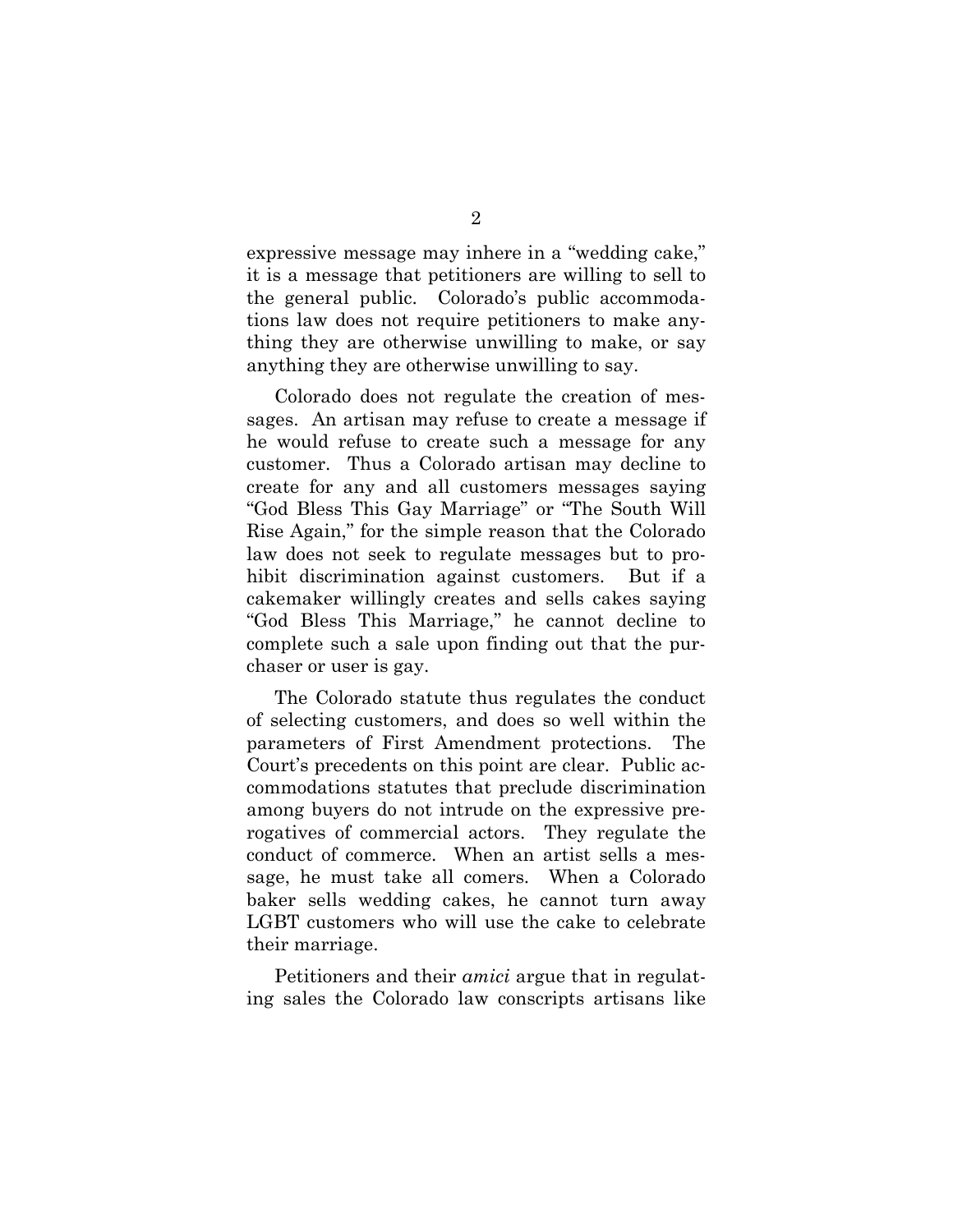petitioners in service of a message they reject. But selling goods to all customers on equal footing no more inculpates the baker in the promotion of marriage equality than it allies the pro-segregation proprietor of a Dixie-themed barbecue restaurant with a message of racial mixing. Indeed, it is petitioner's proposed conscience-based exception to conductregulating laws of general application that would permit an establishment's philosophical persuasion to be discerned through the groups it elects to serve, or not to serve. It is irrelevant in any case what inference might be drawn from a business's compliance with public accommodations laws: the First Amendment sanctions the general regulation of commercial conduct even if the business considers its work expressive.

Colorado provides that its citizens may purchase goods and services even if they do not look, or love, or worship like the vendor. Petitioners have a First Amendment right to pick their message, but not to choose their customers based on sexual orientation.

#### **BACKGROUND**

<span id="page-5-0"></span>Two background points bear emphasis.

First, Colorado's Anti-Discrimination Act (the "Act") regulates conduct, not speech. Originally enacted over 100 years ago, the Act currently provides:

It is a discriminatory practice and unlawful for a person, directly or indirectly, to refuse, withhold from, or deny to an individual or a group, because of disability, race, creed, color, sex, sexual orientation, marital status, national origin, or ancestry, the full and equal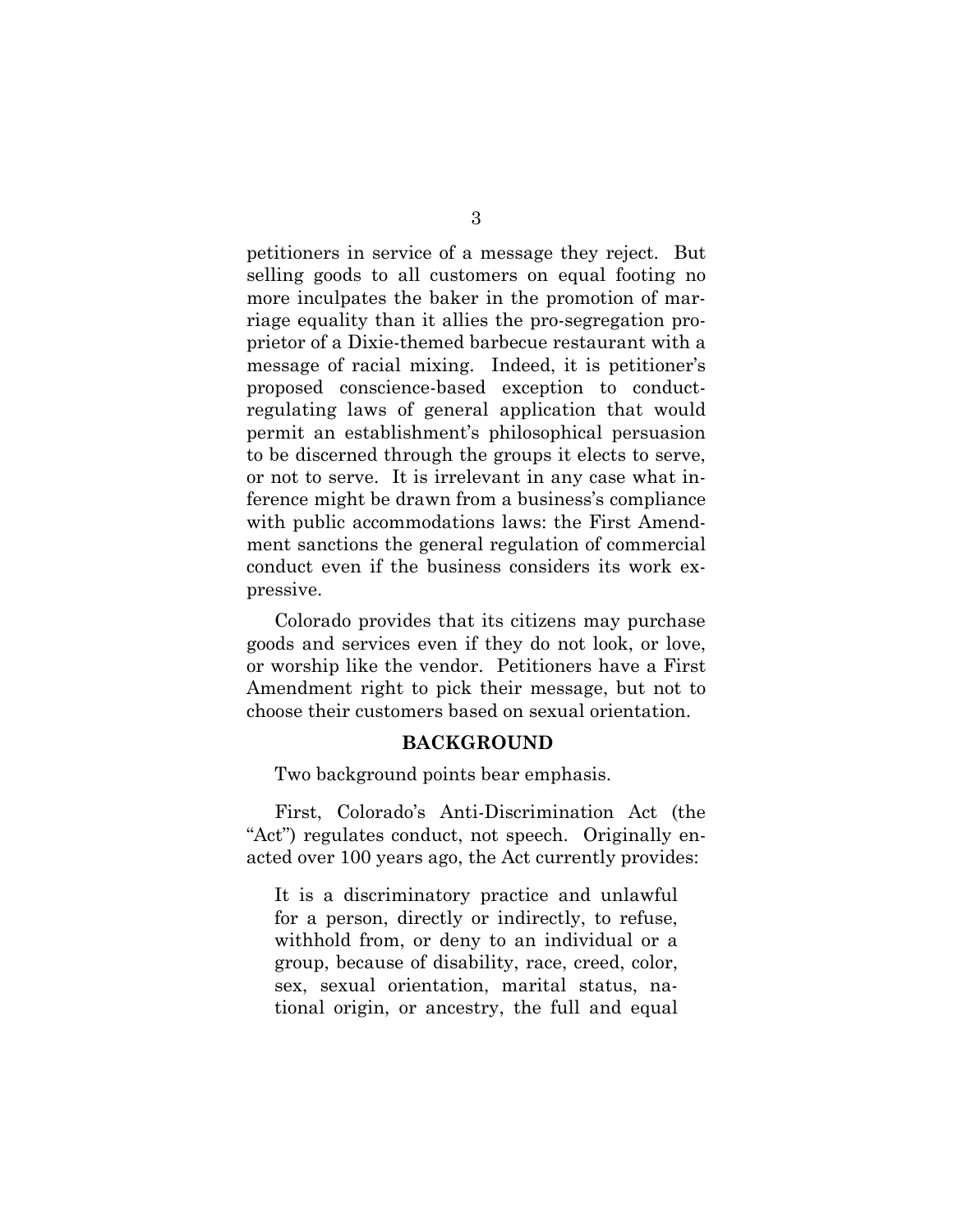enjoyment of the goods, services, facilities, privileges, advantages, or accommodations of a place of public accommodation….

COL. REV. STAT.  $\S$  24-34-601(2)(a) (2016). The law does not regulate what messages a business owner must create. It also does not prevent businesses from publicly announcing that their compliance with the Act "does not constitute an endorsement or approval of conduct." *Craig v. Masterpiece Cakeshop, Inc.*, 370 P.3d 272, 288 (Colo. App. 2015).

Second, the Act was not applied in this case to require petitioners to create a new type of baked good. Petitioners sell wedding cakes. Petitioners refused to sell respondents a wedding cake, because respondents are gay. The stipulated record, as it comes to this Court, reflects that petitioners "categorically refused" to accept the cake order without any discussion of "what the cake would look like," and that they were "not asked to apply any message or symbol to the cake." Pet. App. 75a. This is thus not a case in which the artisan has been asked to create a message he does not otherwise produce for commercial purposes. The message intrinsic to a wedding cake is one that petitioners are generally willing to create and sell. The interest asserted here is in choosing who gets to buy the product bearing that message.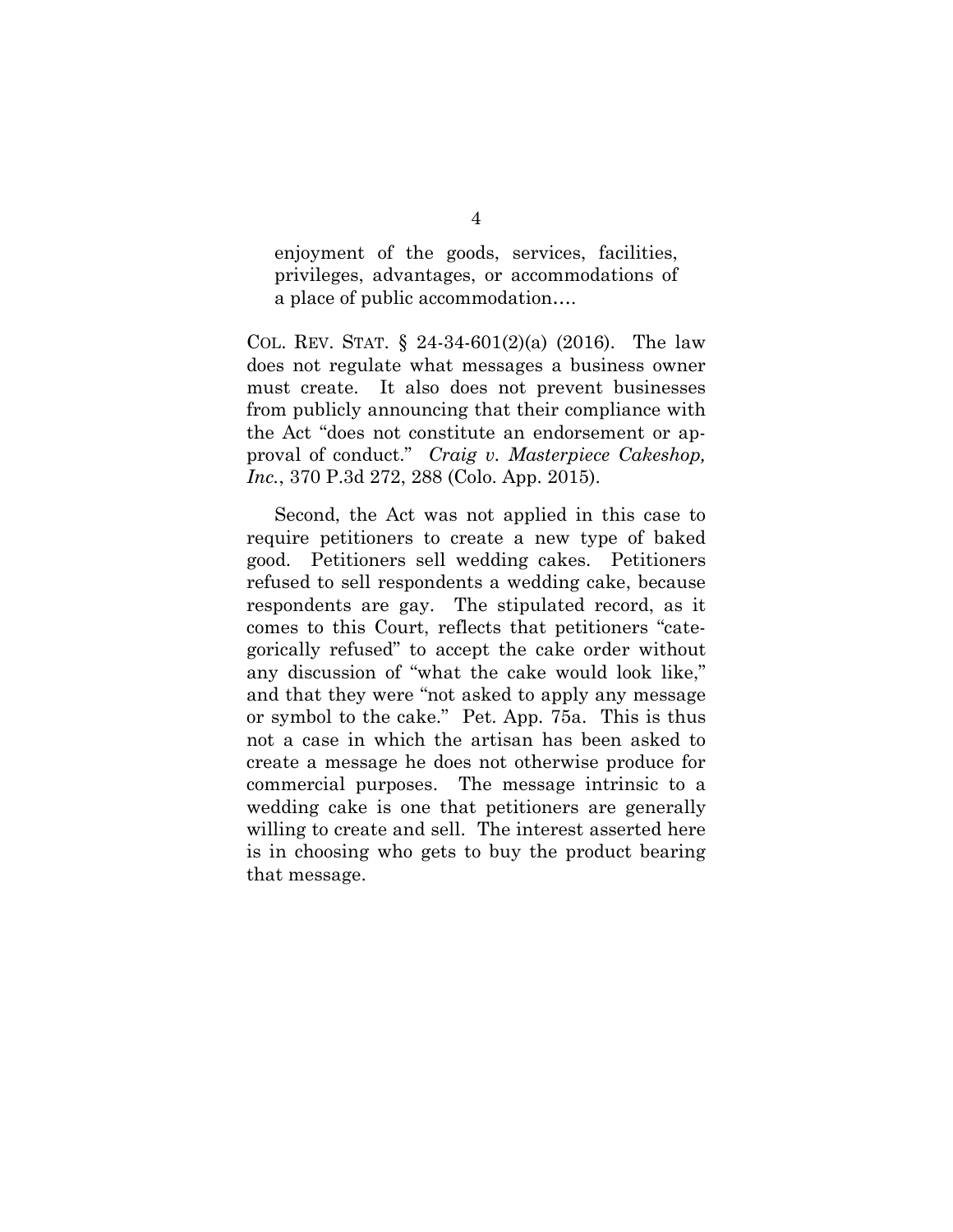#### **ARGUMENT**

# <span id="page-7-1"></span><span id="page-7-0"></span>**THE FIRST AMENDMENT DOES NOT PRO-TECT A RIGHT TO CHOOSE YOUR CUSTOM-ERS BASED ON THEIR SEXUAL ORIENTA-TION**

A public accommodations law, applied to restrict a commercial business's refusal of customers but not the messages put to market, does not implicate the First Amendment.

a. This brief assumes that the creation of a wedding cake is expressive in some way—that petitioners are artisans, not automatons. The Act still does not regulate the expressive content of petitioners' cakes. It simply forbids petitioners to refuse to sell to customers based on their sexual orientation. The Act is a content-neutral, *speech*-neutral law. *See, e.g.*, *Hurley v. Irish-American Gay, Lesbian & Bisexual Group*, 515 U.S. 557, 572 (1995) (provisions that ensure access to public accommodations "do not, as a general matter, violate the First or Fourteenth Amendments").

What is essential here is that petitioners have agreed to sell to customers whatever expression may be inherent in a wedding cake. They are willing to sell that message, such as it is, in their public establishment. *See* JA 157. Colorado law merely forbids them to discriminate in their sales against African Americans, women, gays, interracial couples, persons of Irish descent, and so on.

This is not a case about infringing the speaker's "autonomy to choose the content of his own message." *Hurley*, 515 U.S. at 573. A product may contain expressive elements that are entitled to First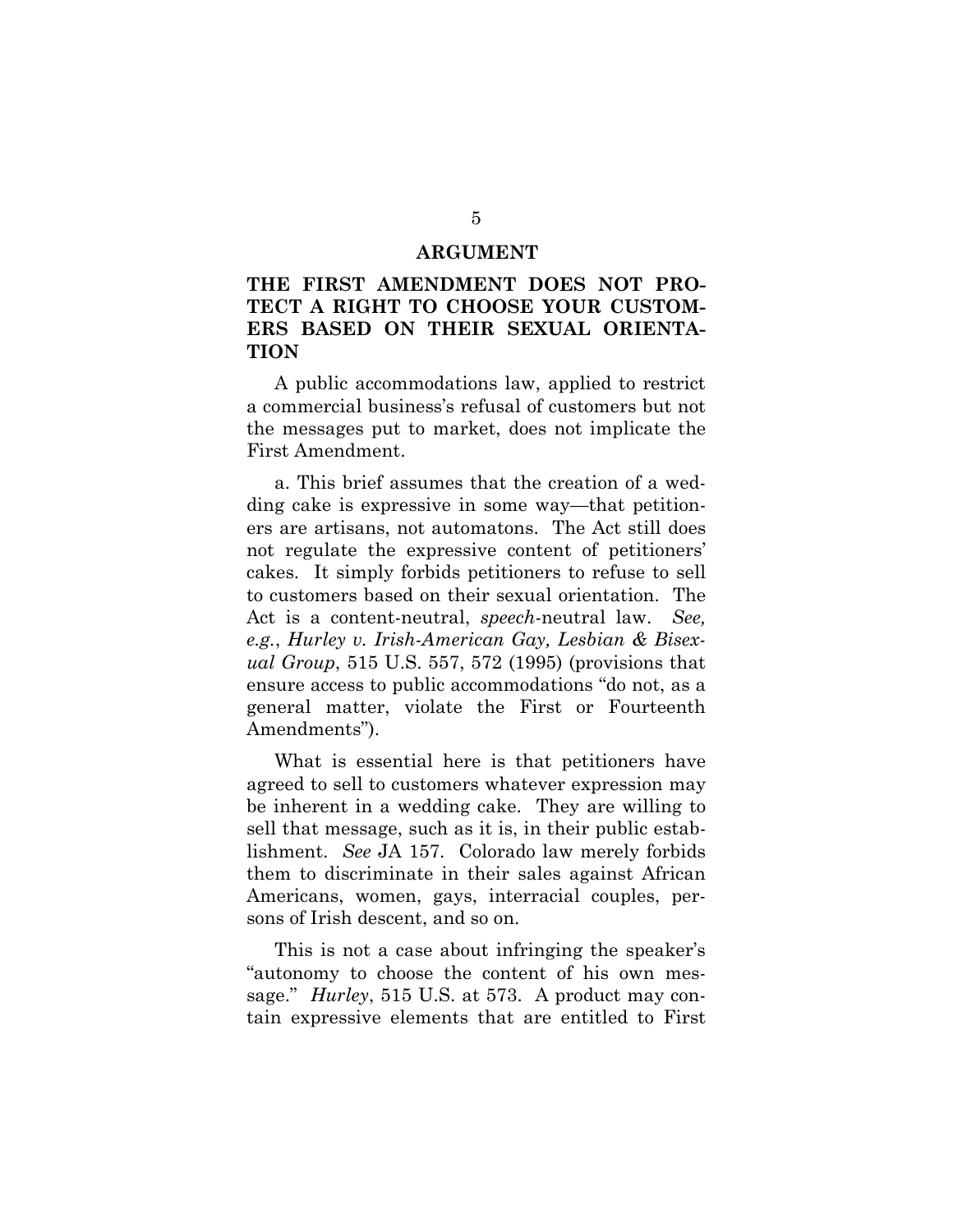Amendment protection. As the court below recognized, the Act does not compel a baker to inscribe a cake with a unique message he has not produced and would not produce for any other customer—say, "God Bless This Gay Wedding." 370 P.3d at 282 n.8. It does not compel a jeweler to create a swastika pendant if she is unwilling to make that pendant for any other buyer.

The Court's First Amendment precedents forbid the "peculiar" application of anti-discrimination law in such a way as to interfere with an individual's own speech. *Hurley*, 515 U.S. at 572, 578. Thus, the organizers of a parade cannot be compelled to include a banner they do not endorse. *Id.* at 574. A private membership organization cannot be required to include leaders who espouse values antithetical to the organization's own. *Boy Scouts of Am. v. Dale*, 530 U.S. 640, 655, 659 & n.4 (2000).

But the decision below does not require petitioners to bake a cake any different *in message* from the countless other wedding cakes they have created for customers over the years. Even if petitioners customize their wedding cakes by incorporating the customers' preferences as to flavor, shape, tiers, and ornamentation, petitioners have already embraced the content of the message inherent in a "wedding cake," which they sell in a "retail shop[]" with an "open invitation[] to the public." *Dale*, 530 U.S. at 657. Petitioners are no differently situated from a wedding dress designer asked to sew the gown for a Russian bride, or a caterer asked to provide the luncheon for a mixed-race couple's wedding reception, or a florist asked to supply the garlands that will adorn the chuppah at a Jewish wedding. The expressive work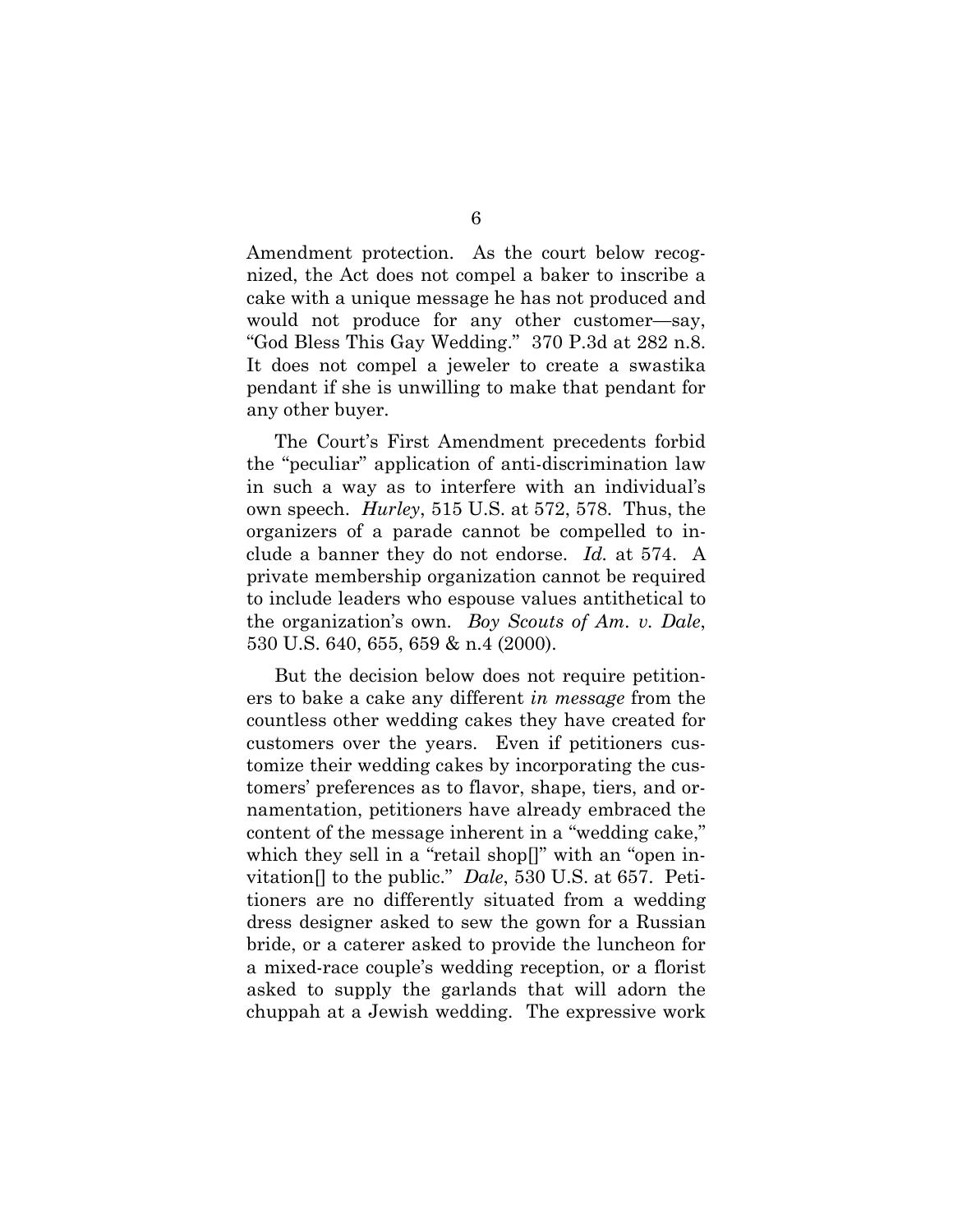of these artisans consists of creating products they wish to make. It does not extend to otherwise unlawful discrimination against customers simply because customers intend to incorporate the product into their own expressive events.

The First Amendment does not include the right to violate content-neutral laws regulating commercial conduct. *Rumsfeld v. Forum for Acad. & Inst. Rights*, *Inc.*, 547 U.S. 47, 65-66 (2006) ("*FAIR*") ("[W]e [have] rejected the view that conduct can be labeled 'speech' whenever the person engaging in the conduct intends thereby to express an idea." (citation and internal quotation marks omitted)). Commercial activities are subject to generally applicable tax laws, safety rules, and labor regulations that have only an incidental effect on speech, even if the daily business of the regulated entity or person is expression. *Minneapolis Star & Tribune Co. v. Minn. Comm'r of Revenue*, 460 U.S. 575, 581 (1983); *see Sorrell v. IMS Health Inc*., 564 U.S. 552, 567 (2011) ("[T]he First Amendment does not prevent restrictions directed at commerce or conduct from imposing incidental burdens on speech.").

The Constitution "does not guarantee a right to choose employees, customers, suppliers, or those with whom one engages in simple commercial transactions, without restraint from the State. A shopkeeper has no constitutional right to deal only with persons of one sex." *Roberts v. U.S. Jaycees*, 468 U.S. 609, 634 (1984) (O'Connor, J., concurring in part and concurring in the judgment). Commercial transactions are open to "rational regulation." *Id.* A law firm produces speech by authoring briefs and memoranda, but the First Amendment does not pro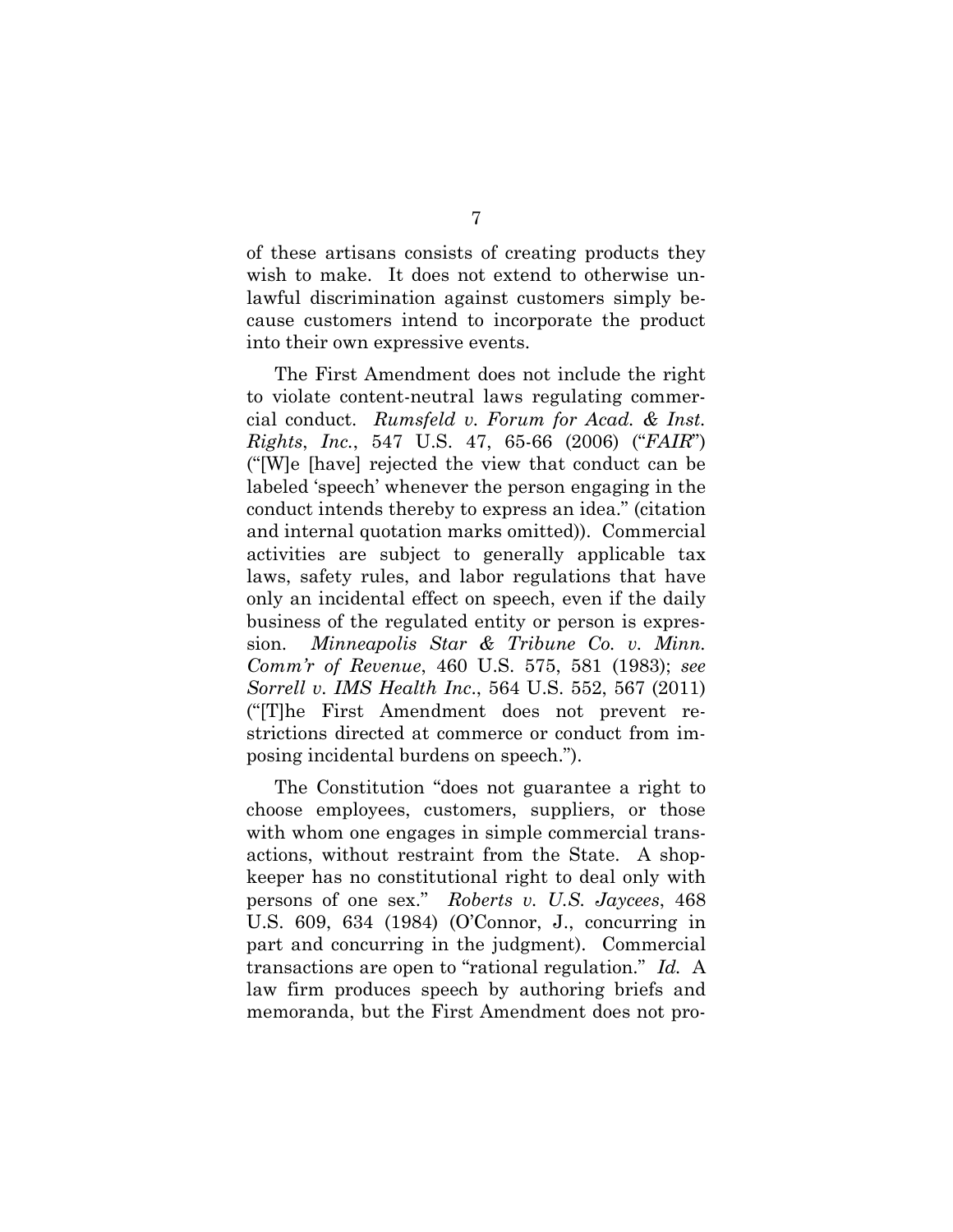tect its hiring decisions based on race. An orchestra engages in speech at every symphonic performance, but likewise has no constitutionally protected right to refuse to hire female percussionists. The neutral regulation of these businesses' employment activity is not subject to heightened scrutiny simply because their daily work is expressive.

"Employees Wanted" and "For Lease" signs undoubtedly convey a message. But the First Amendment does not protect the employer's or landlord's right to "express" that message only to African Americans or only to Christians. *FAIR*, 547 U.S. at 62 ("Congress . . . can prohibit employers from discriminating in hiring on the basis of race. The fact that this will require an employer to take down a sign reading 'White Applicants Only' hardly means that the law should be analyzed as one regulating the employer's speech rather than conduct.").

b. The essence of petitioners' argument is that they will appear complicit in *respondents'* expressive conduct by supplying merchandise for it—that they will be understood to endorse same-sex marriage by serving same-sex customers. That is precisely what might have been said by proprietors of segregated lunch counters who refused to serve potential customers based upon their race. It is hardly a basis for holding the application of an antidiscrimination law unconstitutional.

In any event, a lunch counter is not understood to be anti-segregation when it serves African Americans. A bookstore is not understood to be feminist because it accommodates female readers. The external attribution on which petitioners' argument hing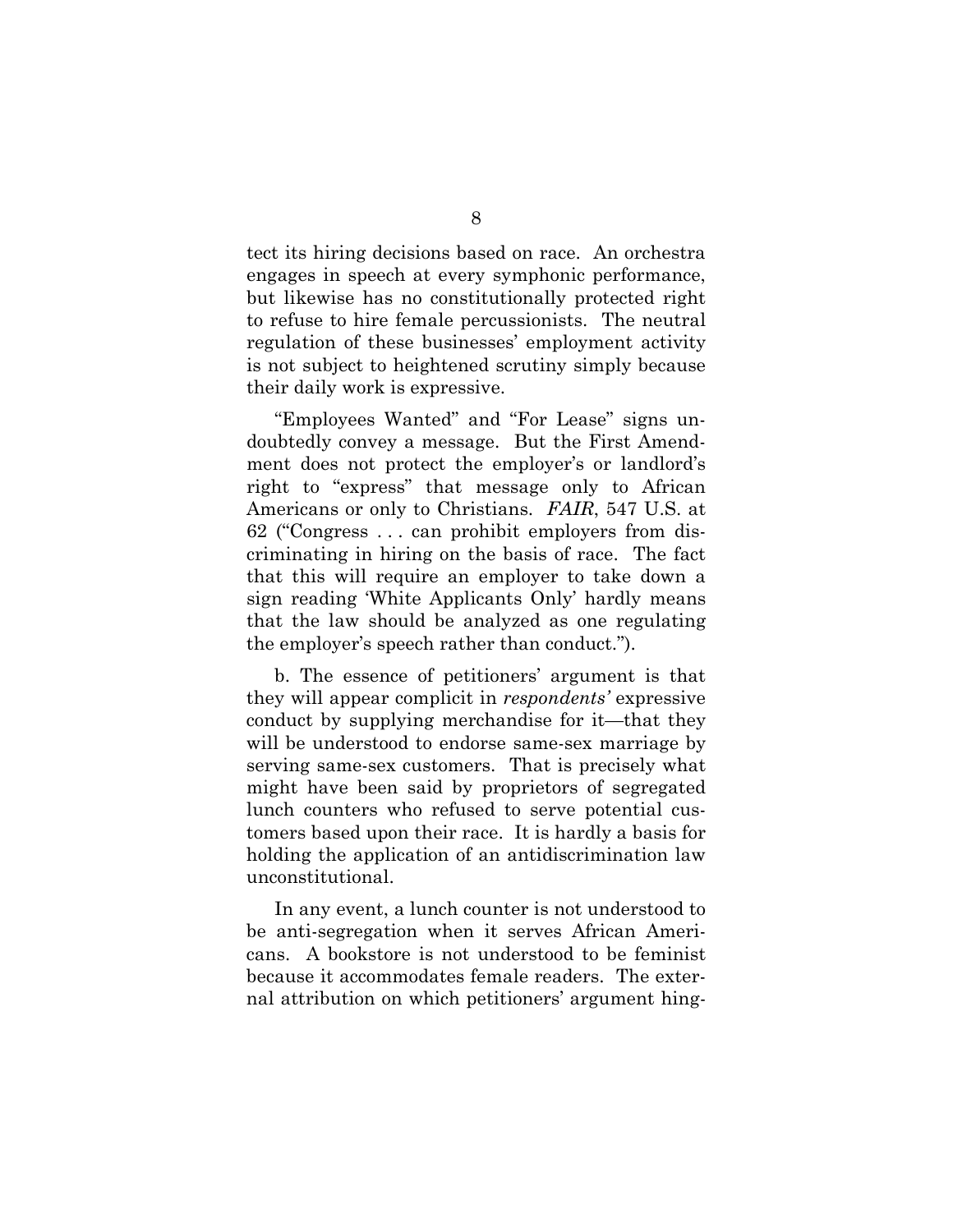es is not only legally irrelevant: it does not exist. (Even if it did, petitioners could lawfully disclaim the attribution, as the courts below recognized. *Supra* at 4.)

It does not help to draw a line between products that are custom-made and those that are sold off the shelf. The purveyor of a tailored dress, a unique ring, a seasonal bouquet of flowers, or a menu tailored to the diets of the happy couple's family is no more an "active participant" in a wedding than the limousine driver, the wait staff, or the provider of the chairs in which the wedding guests sit. Reasonable people do not construe messages to be endorsed, in their use, by the vendors who produce the instruments for them. A churchgoer does not understand the printer of her church bulletin to be welcoming her to the 10:00 Mass. A child does not believe that Carvel wishes him a happy birthday. A spouse does not infer that Hallmark remembered her anniversary. Only if the court were to recognize petitioners' claim would there be any reasonable basis for concluding that artisans or businesses serving customers protected by public accommodations laws agree with those customers' lifestyles.

Petitioners wish not to associate with a particular user of their goods through a commercial transaction. But there is no defensible boundary to petitioners' argument that commercially selling artistic products implicates specially protected expressive interests. Nearly every human activity can be cast as expressive in some way; nearly every conductregulating law will have some incidental effect on human activity that is not purely mechanical. The individual who beats up another in order to express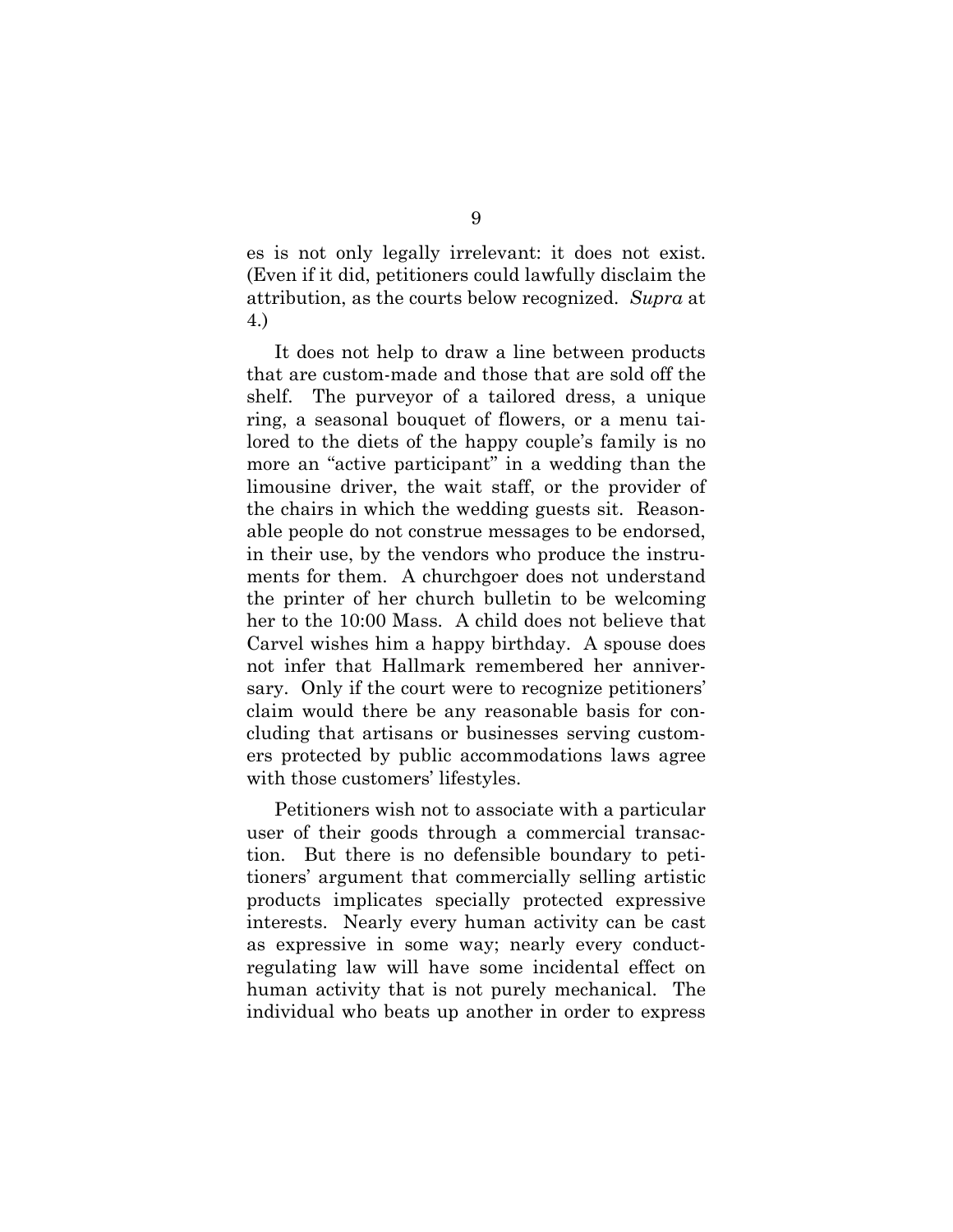his hostility to the other's race is not protected by the First Amendment. *See Wisconsin v. Mitchell*, 508 U.S. 476, 486 (1993).

Analysis of the sort envisioned by the petitioners and their *amici* is inconsistent with this Court's seminal public accommodation decisions. Even if Ollie McClung in *Katzenbach v. McClung*, 379 U.S. 294 (1964), or Maurice Bessinger in *Newman v. Piggie Park Enterprises, Inc.*, 390 U.S. 400 (1968), firmly believed in the inequality of the races and accordingly wished not to comply with antidiscrimination laws, the First Amendment provides no basis for doing so.

Accepting petitioners' arguments will force courts to make an uncomfortable choice in which either our democratic values or our constitutional values will suffer. Either the right of "conscientious violation" will culminate in the unwinding of antidiscrimination protections because expressive objections to providing goods and services to women or Catholics or African Americans will proliferate. Or courts, uncomfortable with a rule permitting Ollie's Barbecue to resume its practice of refusing service to African Americans, will stretch First Amendment doctrine to its breaking point. Upholding reasonable discrimination laws against these many challenges will require courts to severely dilute First Amendment principles—perhaps to the point that those principles cease to provide adequate protection against the many true threats to precious First Amendment freedoms that will undoubtedly materialize in the future.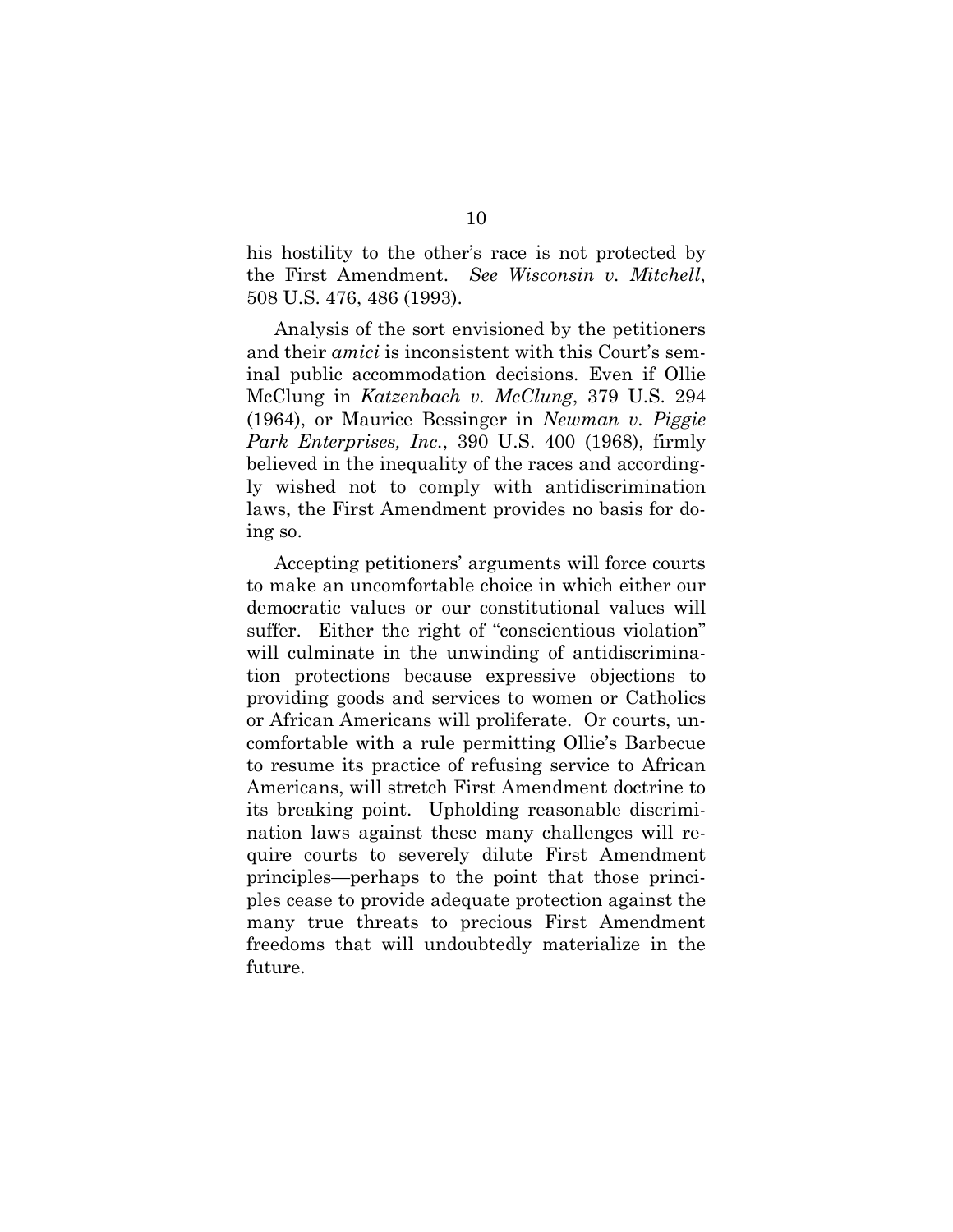The Court can escape this dilemma if it faithfully applies its own precedents to hold that a commercial artisan cannot cite First Amendment concerns to resist the application of an otherwise valid antidiscrimination law.

## **CONCLUSION**

<span id="page-13-0"></span>For all of these reasons, as well as those presented in respondents' briefs, the judgment below should be affirmed.

Respectfully submitted,

| <b>DIMITRI D. PORTNOI</b> |
|---------------------------|
| JAMIE CROOKS              |
| O'MELVENY & MYERS         |
| 400 South Hope Street     |
| Los Angeles, CA 90071     |
| $(213)$ 430-6000          |
|                           |

WALTER DELLINGER (*Counsel of Record*) wdellinger@omm.com MEAGHAN VERGOW O'MELVENY & MYERS 1625 Eye St., N.W. Washington, D.C. 20006 (202) 383-5300

*Attorneys for Amici Curiae*

Dated: October 30, 2017